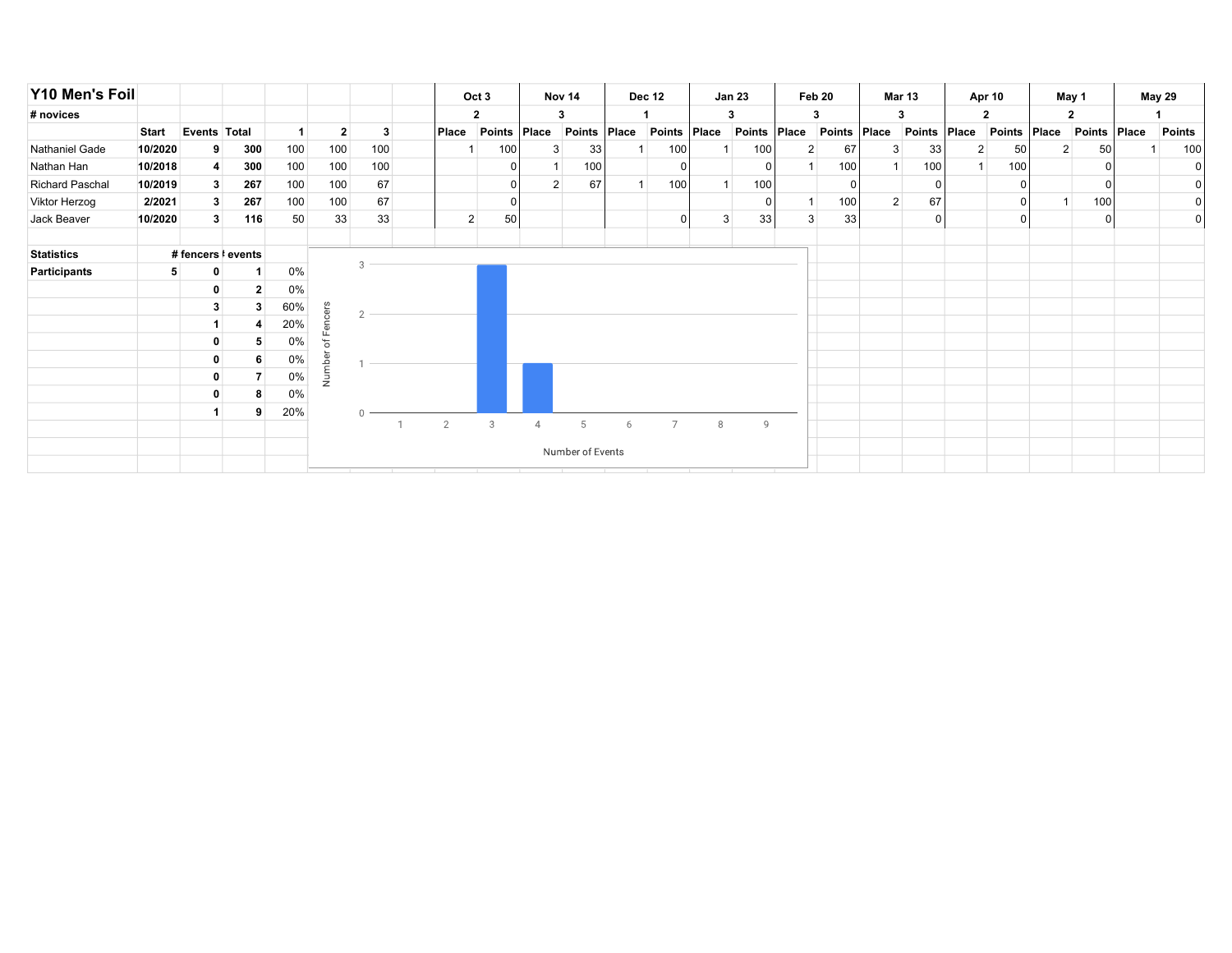| Y10 Women's Foil  |              |                    |                |     |               |              |       | Oct 3                |   | Nov 14               |       | <b>Dec 12</b>        |                | <b>Jan 23</b>           |           | Feb 20               | <b>Mar 13</b> |                | Apr 10          |                | May 1          |                | <b>May 29</b> |
|-------------------|--------------|--------------------|----------------|-----|---------------|--------------|-------|----------------------|---|----------------------|-------|----------------------|----------------|-------------------------|-----------|----------------------|---------------|----------------|-----------------|----------------|----------------|----------------|---------------|
| # novices         |              |                    |                |     |               |              |       | $\mathbf{2}$         |   | $\mathbf{2}$         |       | $\mathbf{2}$         |                | $\overline{\mathbf{2}}$ |           | $\mathbf{2}$         |               |                | $\mathbf{2}$    |                | $\mathbf{2}$   |                | $\mathbf{2}$  |
|                   | <b>Start</b> | Events Total       |                |     | $\mathbf{2}$  | 3            | Place | Points   Place       |   | <b>Points</b>        | Place | Points   Place       |                | <b>Points</b>           | $ $ Place | Points   Place       | Points Place  |                | Points   Place  |                | Points   Place |                | <b>Points</b> |
| Caroline Huth     | 10/2020      | 8                  | 300            | 100 | 100           | 100          |       | 50<br>$\overline{2}$ |   | 100                  |       | 100                  |                | 100                     |           | 2 <sup>1</sup><br>50 |               |                | 100             |                | 100            |                | 100           |
| Havah Meitzen     | 10/2020      | 9 <sup>1</sup>     | 300            | 100 | 100           | 100          |       | 100                  |   | 50<br>$\overline{2}$ |       | 50<br>2 <sup>1</sup> | 2 <sup>1</sup> | 50                      |           | 100                  | 100           | 2 <sup>1</sup> | 50 <sub>1</sub> | 2 <sup>1</sup> | 50             | 2 <sup>1</sup> | 50            |
|                   |              |                    |                |     |               |              |       |                      |   |                      |       |                      |                |                         |           |                      |               |                |                 |                |                |                |               |
| <b>Statistics</b> |              | # fencers   events |                |     |               |              |       |                      |   |                      |       |                      |                |                         |           |                      |               |                |                 |                |                |                |               |
| Participants      | $\mathbf{2}$ | 0                  |                | 0%  |               |              |       |                      |   |                      |       |                      |                |                         |           |                      |               |                |                 |                |                |                |               |
|                   |              | 0                  | $\overline{2}$ | 0%  |               |              |       |                      |   |                      |       |                      |                |                         |           |                      |               |                |                 |                |                |                |               |
|                   |              | $\mathbf{0}$       | $\mathbf{3}$   | 0%  | $\omega$<br>놂 |              |       |                      |   |                      |       |                      |                |                         |           |                      |               |                |                 |                |                |                |               |
|                   |              | 0                  |                | 0%  | កា            |              |       |                      |   |                      |       |                      |                |                         |           |                      |               |                |                 |                |                |                |               |
|                   |              | 0                  | 5              | 0%  | ш<br>5ť       |              |       |                      |   |                      |       |                      |                |                         |           |                      |               |                |                 |                |                |                |               |
|                   |              |                    | 6              | 0%  |               |              |       |                      |   |                      |       |                      |                |                         |           |                      |               |                |                 |                |                |                |               |
|                   |              | 0                  |                | 0%  | Numb          | $\mathbf{0}$ |       |                      |   |                      |       |                      |                |                         |           |                      |               |                |                 |                |                |                |               |
|                   |              |                    | 8              | 50% |               |              |       |                      |   |                      |       |                      |                |                         |           |                      |               |                |                 |                |                |                |               |
|                   |              |                    | 9              | 50% |               |              |       |                      |   |                      |       |                      |                |                         |           |                      |               |                |                 |                |                |                |               |
|                   |              |                    |                |     |               |              | 2     | 3                    | 4 | 5                    | 6     | $\overline{7}$       | 8              | 9                       |           |                      |               |                |                 |                |                |                |               |
|                   |              |                    |                |     |               |              |       |                      |   | Number of Events     |       |                      |                |                         |           |                      |               |                |                 |                |                |                |               |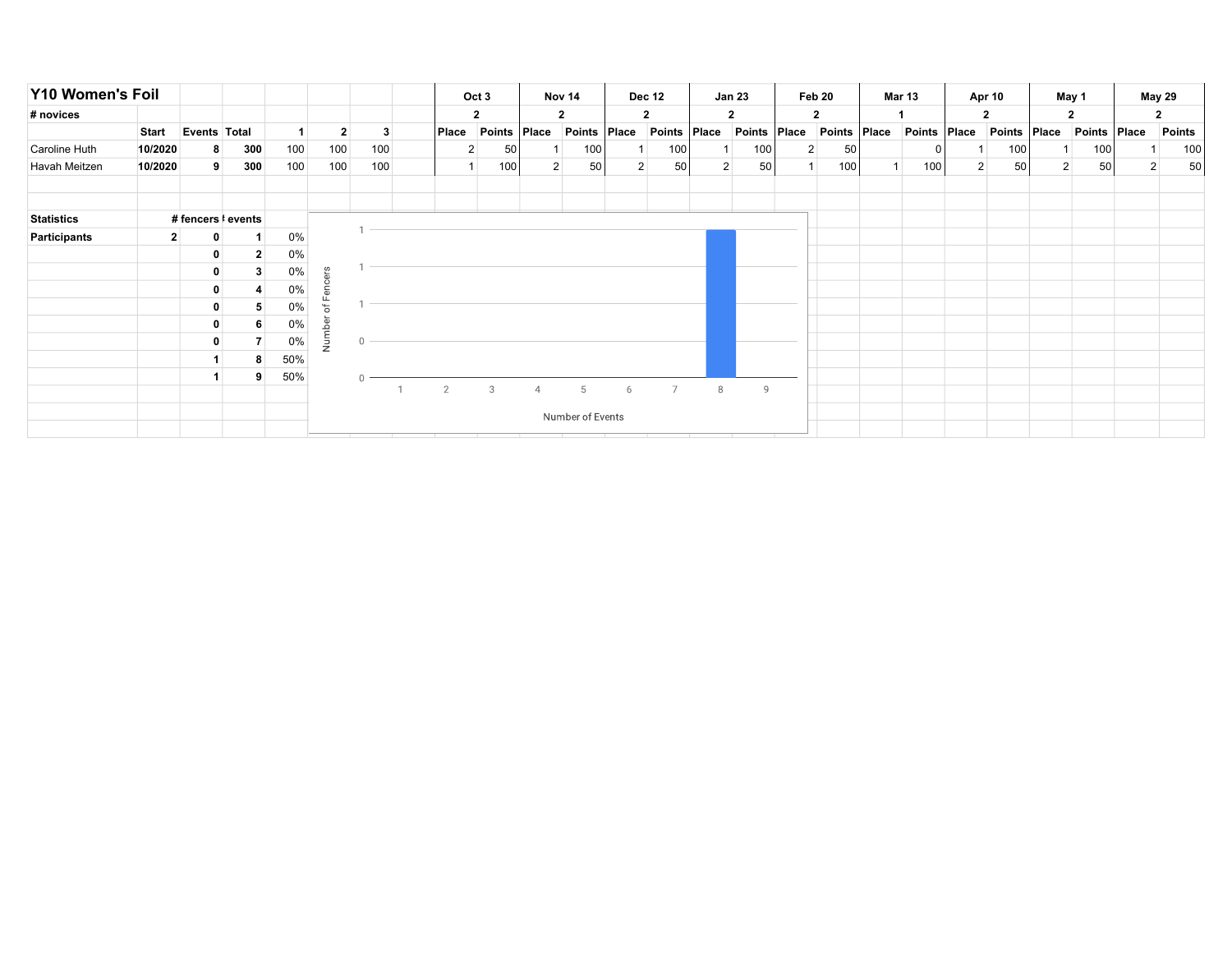| Y12 Men's Foil          |              |                |                    |                |                         |                  |  |                | Oct <sub>3</sub> |              | Nov 14        |                | <b>Dec 12</b>  |                          | <b>Jan 23</b>  |                         | Feb 20         | <b>Mar 13</b>  |               |                | <b>Apr 10</b> | May 1                   |               |       | May 29   |
|-------------------------|--------------|----------------|--------------------|----------------|-------------------------|------------------|--|----------------|------------------|--------------|---------------|----------------|----------------|--------------------------|----------------|-------------------------|----------------|----------------|---------------|----------------|---------------|-------------------------|---------------|-------|----------|
| # novices               |              |                |                    |                |                         |                  |  |                | 3                |              | 6             |                | 3              |                          |                | 6                       |                |                |               |                |               |                         |               | 3     |          |
|                         | <b>Start</b> | Events Total   |                    | $\overline{1}$ | $\overline{\mathbf{2}}$ | 3                |  | Place          | <b>Points</b>    | Place        | <b>Points</b> | Place          | <b>Points</b>  | Place                    | Points         | Place                   | <b>Points</b>  | Place          | <b>Points</b> | Place          | <b>Points</b> | Place                   | <b>Points</b> | Place | Points   |
| <b>Tristan Click</b>    | 3/2019       | 6              | 300                | 100            | 100                     | 100              |  |                |                  | 1            | 100           | 1              | 100            |                          | $\overline{0}$ | -1                      | 100            | -1             | 100           | 1              | 100           |                         |               |       | 100      |
| Sam Han                 | 11/2019      | 8              | 286                | 100            | 100                     | 86               |  |                | 100              | 3            | 67            | $\overline{2}$ | 67             | $\overline{\phantom{a}}$ | 100            | 3                       | 67             | 2              | 86            | $\overline{2}$ | 75            | $\overline{c}$          | 75            |       | $\Omega$ |
| Vincent Cao             | 11/2019      | 3              | 216                | 83             | 83                      | 50               |  |                |                  | $\mathbf{2}$ | 83            |                | $\Omega$       |                          | $\overline{0}$ | $\overline{c}$          | 83             |                |               |                | $\Omega$      | 3                       | 50            |       |          |
| Lucas Wang              | 2/2021       | 4              | 200                | 100            | 50                      | 50               |  |                | O                |              | $\Omega$      |                | $\Omega$       |                          | $\Omega$       | $\overline{\mathbf{A}}$ | 50             | 6              | 29            | 3              | 50            | $\mathbf{1}$            | 100           |       | $\Omega$ |
| Krish Attaluri          | 3/2020       | $\mathbf{3}$   | 157                | 75             | 57                      | 25               |  |                | O                |              | $\Omega$      |                | $\Omega$       |                          | $\Omega$       |                         | $\Omega$       | $\overline{4}$ | 57            | $\overline{4}$ | 25            |                         | ∩             | 2     | 75       |
| Alexander Atwell        | 2/2019       | $\overline{2}$ | 133                | 100            | 33                      | 0                |  |                | 100              | 5            | 33            |                | $\Omega$       |                          | $\overline{0}$ |                         | 0              |                | $\Omega$      |                |               |                         |               |       | $\Omega$ |
| Levi Bulger             | 4/2019       | $\mathbf{2}$   | 104                | 71             | 33                      | 0                |  |                | $\Omega$         |              | $\Omega$      |                | $\Omega$       |                          | $\Omega$       | 5                       | 33             | 3              | 71            |                |               |                         |               |       | O        |
| <b>Tyler Nolan</b>      | 5/2021       | $\mathbf{2}$   | 93                 | 50             | 43                      | 0                |  |                | O                |              | $\Omega$      |                | $\Omega$       |                          | $\overline{0}$ |                         | $\Omega$       | 5              | 43            |                |               |                         |               | 3     | 50       |
| Konstantin Unzh:10/2020 |              | 6              | 91                 | 33             | 33                      | 25               |  | 3              | 33               | 6            | 17            | 3              | 33             |                          | $\Omega$       | 6                       | 17             | 7 <sup>1</sup> | 14            |                |               | $\overline{\mathbf{4}}$ | 25            |       | O        |
| Adam Kaczmars 11/2019   |              | $\mathbf{1}$   | 50                 | 50             | $\mathbf 0$             | 0                |  |                | $\Omega$         |              | 50            |                | $\Omega$       |                          | $\overline{0}$ |                         | $\overline{0}$ |                | $\Omega$      |                | $\Omega$      |                         | $\Omega$      |       |          |
| <b>Emmet Miller</b>     | 3/2020       | $\vert$        | 43                 | 43             | $\mathbf 0$             | 0                |  |                | $\Omega$         |              | $\Omega$      |                | $\Omega$       |                          | $\overline{0}$ |                         | $\Omega$       | 5              | 43            |                |               |                         | $\Omega$      |       | $\Omega$ |
|                         |              |                |                    |                |                         |                  |  |                |                  |              |               |                |                |                          |                |                         |                |                |               |                |               |                         |               |       |          |
| <b>Statistics</b>       |              |                | # fencers   events |                |                         | 3                |  |                |                  |              |               |                |                |                          |                |                         |                |                |               |                |               |                         |               |       |          |
| <b>Participants</b>     | 11           | $\mathbf{2}$   | 1                  | 18%            |                         |                  |  |                |                  |              |               |                |                |                          |                |                         |                |                |               |                |               |                         |               |       |          |
|                         |              | $\mathbf{3}$   | 2 <sub>1</sub>     | 27%            |                         |                  |  |                |                  |              |               |                |                |                          |                |                         |                |                |               |                |               |                         |               |       |          |
|                         |              | $\mathbf{2}$   | 3                  | 18%            | Fencers                 | $\overline{2}$   |  |                |                  |              |               |                |                |                          |                |                         |                |                |               |                |               |                         |               |       |          |
|                         |              | 1              | 4                  | 9%             |                         |                  |  |                |                  |              |               |                |                |                          |                |                         |                |                |               |                |               |                         |               |       |          |
|                         |              | $\mathbf{0}$   | 5                  | 0%             | ð                       |                  |  |                |                  |              |               |                |                |                          |                |                         |                |                |               |                |               |                         |               |       |          |
|                         |              | $\mathbf{2}$   | 6                  | 18%            | Number                  | $\sim$           |  |                |                  |              |               |                |                |                          |                |                         |                |                |               |                |               |                         |               |       |          |
|                         |              | $\mathbf 0$    | $\overline{7}$     | 0%             |                         |                  |  |                |                  |              |               |                |                |                          |                |                         |                |                |               |                |               |                         |               |       |          |
|                         |              | $\mathbf{1}$   | 8                  | 9%             |                         |                  |  |                |                  |              |               |                |                |                          |                |                         |                |                |               |                |               |                         |               |       |          |
|                         |              | $\mathbf{0}$   | 9                  | 0%             |                         | $\cap$           |  | $\overline{2}$ | 3                | 4            | 5             | 6              | $\overline{7}$ | $\,8\,$                  | $\overline{9}$ |                         |                |                |               |                |               |                         |               |       |          |
|                         |              |                |                    |                |                         |                  |  |                |                  |              |               |                |                |                          |                |                         |                |                |               |                |               |                         |               |       |          |
|                         |              |                |                    |                |                         | Number of Events |  |                |                  |              |               |                |                |                          |                |                         |                |                |               |                |               |                         |               |       |          |
|                         |              |                |                    |                |                         |                  |  |                |                  |              |               |                |                |                          |                |                         |                |                |               |                |               |                         |               |       |          |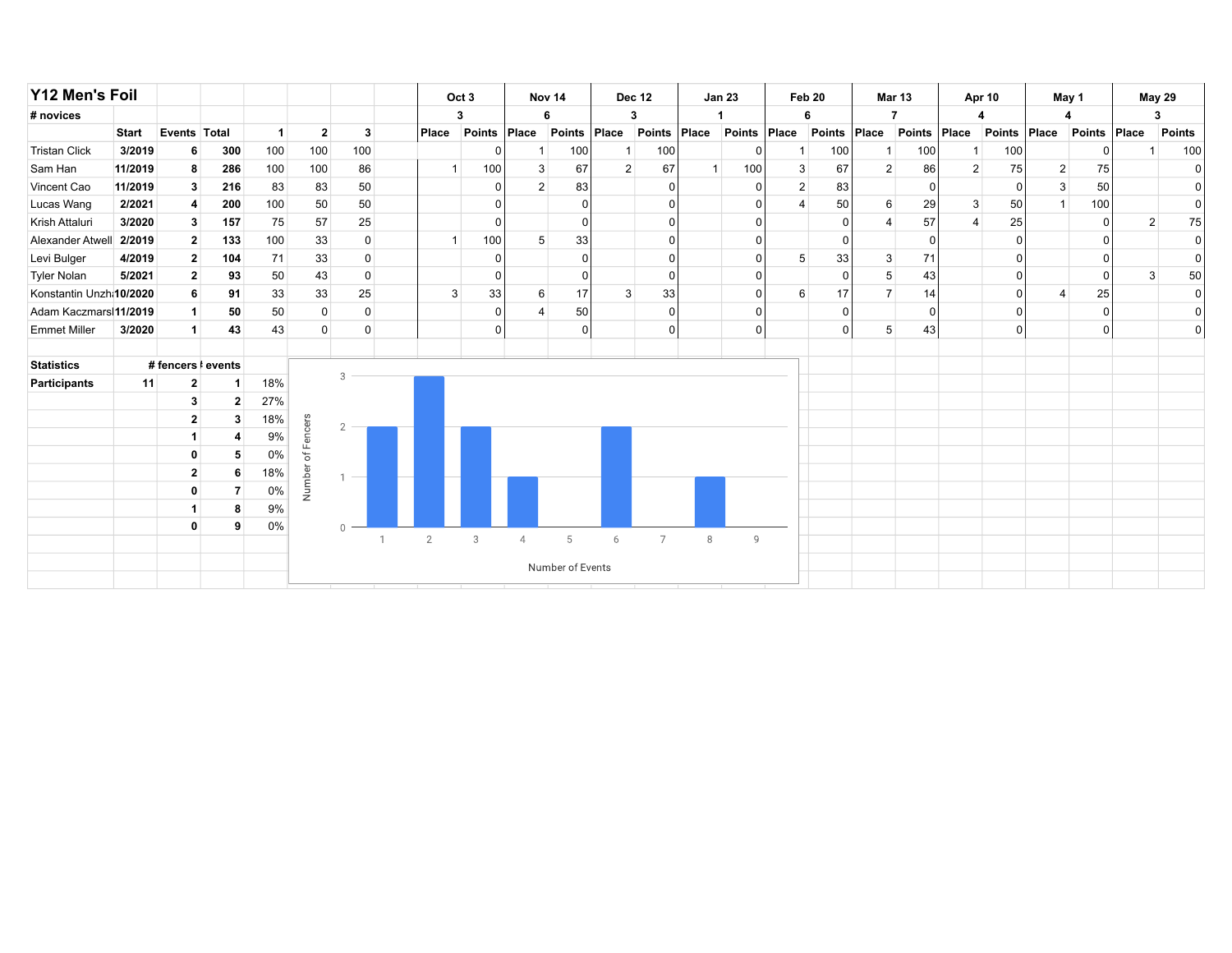| Y10/12 Women's Foil     |              |                 |                    |     |                |                |  | Oct <sub>3</sub> |        |                | Nov <sub>14</sub> |                | <b>Dec 12</b>  |                | <b>Jan 23</b>  |                | Feb 20         | <b>Mar 13</b>  |              |                | Apr 10   |                | May 1        |   | <b>May 29</b>  |
|-------------------------|--------------|-----------------|--------------------|-----|----------------|----------------|--|------------------|--------|----------------|-------------------|----------------|----------------|----------------|----------------|----------------|----------------|----------------|--------------|----------------|----------|----------------|--------------|---|----------------|
| # novices               |              | * Fencer is Y10 |                    |     |                |                |  |                  | 2      |                | 2                 |                | 2              |                | 2              |                | 3              |                |              |                | з        |                |              |   |                |
|                         | <b>Start</b> | Events Total    |                    | 1   | $\overline{2}$ | 3              |  | Place            | Points | Place          | Points Place      |                | <b>Points</b>  | Place          | Points Place   |                | Points         | Place          | Points Place |                | Points   | Place          | Points Place |   | <b>Points</b>  |
| Olivia Armstrong 9/2018 |              | 5               | 300                | 100 | 100            | 100            |  |                  | 100    |                |                   |                | 100            |                | 0              |                | 100            |                | 100          |                | 100      |                |              |   |                |
| Kayla Cao               | 11/2020      | 3               | 267                | 100 | 100            | 67             |  |                  |        | $\overline{1}$ | 100               |                | $\Omega$       |                | $\overline{0}$ | 2 <sup>1</sup> | 67             |                | 0            |                | ŋ        |                | 100          |   | 01             |
| Diya Vijayakuma 10/2020 |              | 7 <sup>1</sup>  | 217                | 75  | 75             | 67             |  | 2                | 50     |                | $\Omega$          | $\overline{2}$ | 50             | $\overline{2}$ | 50             | 3              | 33             | $\overline{2}$ | 75           | $\overline{2}$ | 67       | $\overline{2}$ | 75           |   | $\overline{0}$ |
| Maria Shmukler          | 1/2020       | $\overline{4}$  | 200                | 100 | 50             | 50             |  |                  |        | 2 <sup>1</sup> | 50                |                | $\Omega$       |                | $\overline{0}$ |                | 0              | 3              | 50           |                | $\Omega$ | 3              | 50           |   | 100            |
| Kathryn Bernard 6/2019  |              | $\mathbf{1}$    | 100                | 100 |                | $\mathbf 0$    |  |                  |        |                |                   |                | $\Omega$       |                | 100            |                | 0              |                |              |                |          |                |              |   | $\overline{0}$ |
| Lucia Parodi            | 5/2021       | $\mathbf{1}$    | 100                | 100 |                | 0              |  |                  |        |                |                   |                | ∩              |                | $\overline{0}$ |                | 0              | $\mathbf 0$    | 0            | $\mathbf 0$    | $\Omega$ | $\Omega$       | 0            |   | 100            |
| Rory Summan             | 3/2020       | 4               | 83                 | 33  | 25             | 25             |  |                  |        |                | $\Omega$          |                | $\Omega$       |                | 0              |                | $\overline{0}$ | 4              | 25           | $\mathbf{3}$   | 33       | $\overline{4}$ | 25           |   | 25             |
| Elsha Morros            | 5/2021       | $\mathbf{1}$    | 50                 | 50  | 0              | $\mathbf 0$    |  |                  |        |                | $\Omega$          |                | $\Omega$       |                | 0              |                | $\overline{0}$ | $\pmb{0}$      | 0            | $\mathbf 0$    | $\Omega$ | 0              | 0            | 3 | 50             |
|                         |              |                 |                    |     |                |                |  |                  |        |                |                   |                |                |                |                |                |                |                |              |                |          |                |              |   |                |
| <b>Statistics</b>       |              |                 | # fencers   events |     |                |                |  |                  |        |                |                   |                |                |                |                |                |                |                |              |                |          |                |              |   |                |
| Participants            |              | 3               |                    | 38% |                | 3              |  |                  |        |                |                   |                |                |                |                |                |                |                |              |                |          |                |              |   |                |
|                         |              | 0               |                    | 0%  |                |                |  |                  |        |                |                   |                |                |                |                |                |                |                |              |                |          |                |              |   |                |
|                         |              |                 |                    | 13% |                | $\overline{2}$ |  |                  |        |                |                   |                |                |                |                |                |                |                |              |                |          |                |              |   |                |
|                         |              | 2               |                    | 25% |                |                |  |                  |        |                |                   |                |                |                |                |                |                |                |              |                |          |                |              |   |                |
|                         |              | $\mathbf 1$     | 5                  | 13% | encers         |                |  |                  |        |                |                   |                |                |                |                |                |                |                |              |                |          |                |              |   |                |
|                         |              | 0               |                    | 0%  |                |                |  |                  |        |                |                   |                |                |                |                |                |                |                |              |                |          |                |              |   |                |
|                         |              | 1               |                    | 13% |                |                |  |                  |        |                |                   |                |                |                |                |                |                |                |              |                |          |                |              |   |                |
|                         |              | 0               |                    | 0%  |                |                |  |                  |        |                |                   |                |                |                |                |                |                |                |              |                |          |                |              |   |                |
|                         |              | $\mathbf 0$     |                    | 0%  |                | $\mathbf{0}$   |  | $\overline{2}$   | 3      | $\overline{4}$ | 5                 | 6              | $\overline{7}$ |                | 8              | $\overline{9}$ |                |                |              |                |          |                |              |   |                |
|                         |              |                 |                    |     |                |                |  |                  |        |                |                   |                |                |                |                |                |                |                |              |                |          |                |              |   |                |
|                         | Events       |                 |                    |     |                |                |  |                  |        |                |                   |                |                |                |                |                |                |                |              |                |          |                |              |   |                |
|                         |              |                 |                    |     |                |                |  |                  |        |                |                   |                |                |                |                |                |                |                |              |                |          |                |              |   |                |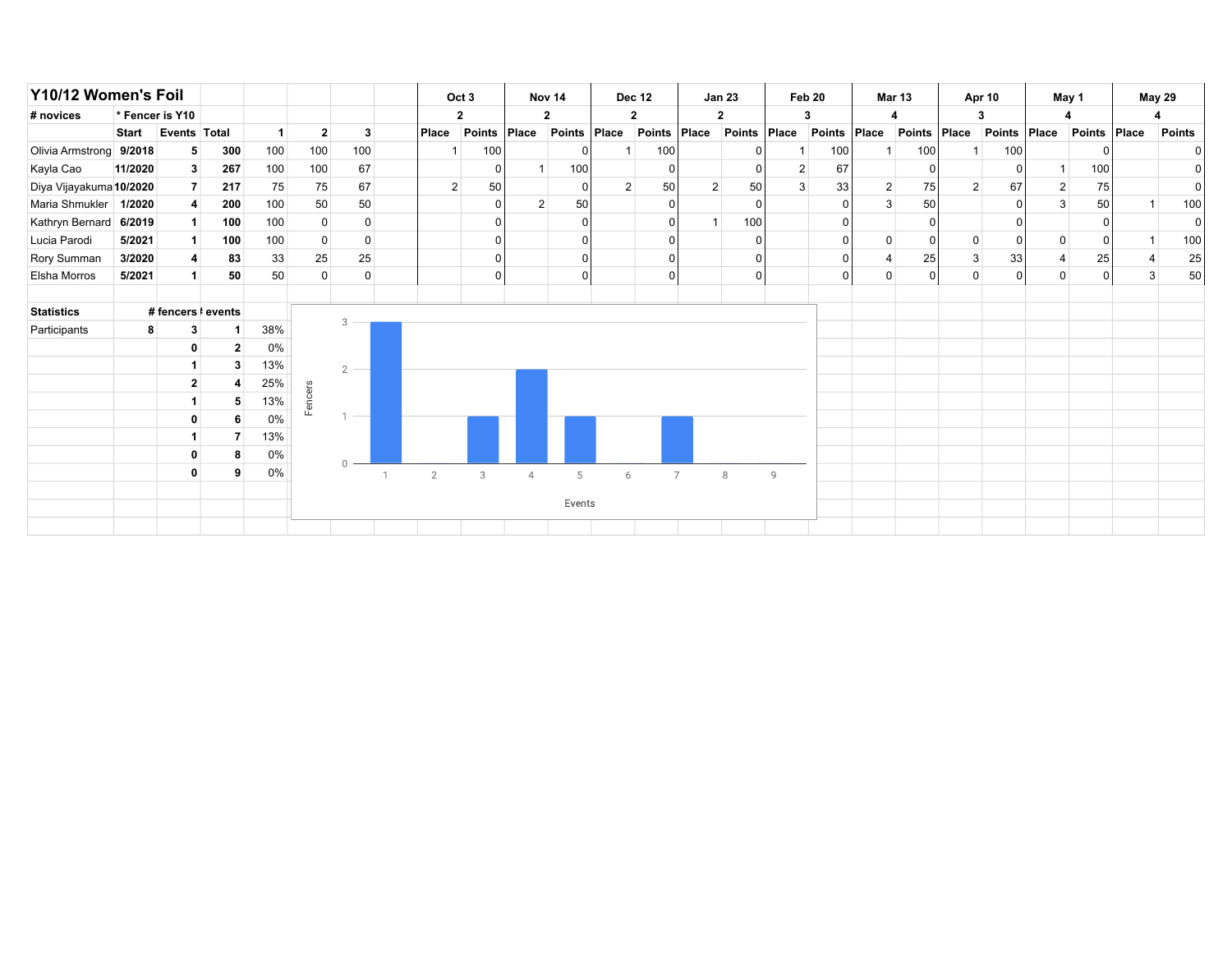| <b>Senior Mixed Epee</b>    |                      |                      |                            |                      |              |             |                |                | Oct 3          |                | Nov 14         |                | <b>Dec 12</b> |                | <b>Jan 23</b> |                | Feb 20        | Mar 13         |                |                | Apr 10        |                | May 1          |                | <b>May 29</b> |
|-----------------------------|----------------------|----------------------|----------------------------|----------------------|--------------|-------------|----------------|----------------|----------------|----------------|----------------|----------------|---------------|----------------|---------------|----------------|---------------|----------------|----------------|----------------|---------------|----------------|----------------|----------------|---------------|
| # novices                   |                      | * Fencer is a woman  |                            |                      |              |             |                |                | 10             |                | $\overline{7}$ |                | 4             | $\overline{7}$ |               |                | 6             |                | $\overline{7}$ |                | 6             |                | $\overline{7}$ |                | 4             |
|                             | <b>Start</b>         |                      | Events Total               | $\blacktriangleleft$ | $\mathbf{2}$ | 3           |                | Place          | <b>Points</b>  | Place          | Points         | Place          | <b>Points</b> | Place          | Points        | Place          | <b>Points</b> | Place          | <b>Points</b>  | Place          | <b>Points</b> | Place          | Points         | Place          | <b>Points</b> |
| Aiden Click                 | 9/2018               |                      | 300<br>8                   | 100                  | 100          | 100         |                | -1             | 100            | $2 \vert$      | 86             |                |               |                | 100           | -1             | 100           |                | 100            |                | 100           |                | 100            |                | 100           |
| Ethan Horelano              | 9/2018               |                      | 272<br>$\overline{7}$      | 100                  | 86           | 86          |                | $\overline{4}$ | 70             | $\overline{1}$ | 100            |                |               | $\overline{2}$ | 86            | $\overline{2}$ | 83            | $\overline{2}$ | 86             |                | $\Omega$      | $\overline{2}$ | 86             | $\overline{2}$ | 86            |
| Zachary Wiebe               | 2/2020               |                      | $\overline{7}$<br>254      | 100                  | 83           | 71          |                | 5              | 60             | 5              | 43             | $\overline{1}$ | 100           | $\Delta$       | 57            |                | $\Omega$      | 3              | 71             | $\overline{2}$ | 83            | 5              | 43             |                | $\Omega$      |
| William Joseph              | 3/2019               |                      | 5<br>243                   | 90                   | 86           | 67          |                | $\overline{2}$ | 90             | $\overline{2}$ | 86             |                | $\Omega$      |                | $\Omega$      | 3              | 67            | 4              | 57             | 3              | 67            |                | 0              |                | $\Omega$      |
| *Gloria Plaza               | 12/2018              |                      | 196<br>$\overline{7}$      | 75                   | 71           | 50          |                |                | 0              | $\overline{7}$ | 14             | 2              | 75            | $\overline{7}$ | 14            | 6              | 17            | $\overline{7}$ | 14             | 4              | 50            | 3              | 71             |                | $\mathbf{0}$  |
| Vladimir Pustynskiy 10/2018 |                      | 9                    | 185                        | 71                   | 57           | 57          |                | 8              | 30             | $\overline{4}$ | 57             | 3              | 50            | 3              | 71            | $\overline{4}$ | 50            | 6              | 29             | 5              | 33            |                | 57             |                | 57            |
| <b>Charles Wiebe</b>        | 2/2020               |                      | $\overline{7}$<br>116      | 43                   | 40           | 33          |                | $\overline{7}$ | 40             | 6              | 29             | $\overline{4}$ | 25            | 6              | 29            | 5              | 33            | 5              | 43             |                | $\Omega$      | $\overline{7}$ | 14             |                | $\mathbf{0}$  |
| Roman Bruce                 | 10/2018              | $\blacktriangleleft$ | 80                         | 80                   | $\mathbf 0$  | $\mathsf 0$ |                | 3              | 80             |                |                |                |               |                | $\Omega$      |                | $\Omega$      |                | $\Omega$       |                | $\Omega$      |                | <sup>0</sup>   |                | O             |
| <b>Tristan Click</b>        | 3/2019               | -1                   | 71                         | 71                   | $\mathbf 0$  | $\mathbf 0$ |                | $\Omega$       | $\mathbf 0$    |                |                |                |               |                | $\Omega$      |                | $\Omega$      |                | $\Omega$       |                | $\Omega$      |                | $\mathbf{0}$   | 3              | 71            |
| *Chloe Woody                | 10/2018              |                      | 50<br>$\blacktriangleleft$ | 50                   | $\mathsf 0$  | $\mathbf 0$ |                | 6              | 50             |                |                |                |               |                | $\Omega$      |                | $\Omega$      |                | $\Omega$       |                | $\Omega$      |                | $\Omega$       |                | $\mathbf 0$   |
| <b>Gregorio Maestas</b>     | 10/2018              |                      | 46<br>$\overline{2}$       | 29                   | 17           | $\mathsf 0$ |                |                | $\Omega$       |                |                |                |               |                | $\Omega$      |                | $\Omega$      |                | $\Omega$       | 6              | 17            | 6              | 29             |                | $\Omega$      |
| Nate Wagner                 | 1/2021               | $\mathbf 1$          | 43                         | 43                   | $\mathbf 0$  | $\mathbf 0$ |                |                | $\Omega$       |                |                |                |               | 5              | 43            |                | C             |                | $\Omega$       |                | $\Omega$      |                | U              |                | $\mathbf{0}$  |
| *Sophia Woody               | 2/2019               | $\mathbf 1$          | 20                         | 20                   | 0            | 0           |                | 9              | 20             |                |                |                |               |                | $\Omega$      |                | $\Omega$      |                | $\Omega$       |                | $\Omega$      |                | <sup>0</sup>   |                | 0             |
| *Alice Leland               | 2/2019               | $\mathbf 1$          | 10                         | 10                   | 0            | 0           |                | 10             | 10             |                | ∩              |                | $\mathbf{0}$  |                | $\Omega$      |                | $\Omega$      |                | $\mathbf 0$    |                | 0             |                | 0              |                | $\mathbf 0$   |
| <b>Statistics</b>           |                      |                      | # fencers <i>k</i> events  |                      |              |             |                |                |                |                |                |                |               |                |               |                |               |                |                |                |               |                |                |                |               |
| Participants                | 14                   |                      | 6<br>1                     | 43%                  |              |             | 6              |                |                |                |                |                |               |                |               |                |               |                |                |                |               |                |                |                |               |
|                             |                      |                      | $\mathbf{2}$               | 7%                   |              |             |                |                |                |                |                |                |               |                |               |                |               |                |                |                |               |                |                |                |               |
|                             |                      |                      | 3<br>$\mathbf 0$           | 0%                   |              |             | $\overline{4}$ |                |                |                |                |                |               |                |               |                |               |                |                |                |               |                |                |                |               |
|                             |                      |                      | 0<br>4                     | 0%                   |              |             |                |                |                |                |                |                |               |                |               |                |               |                |                |                |               |                |                |                |               |
|                             |                      |                      | 5                          | 7%                   |              | Fencers     |                |                |                |                |                |                |               |                |               |                |               |                |                |                |               |                |                |                |               |
|                             |                      |                      | $\bf{0}$<br>6              | 0%                   |              |             | $\overline{2}$ |                |                |                |                |                |               |                |               |                |               |                |                |                |               |                |                |                |               |
|                             |                      |                      | $\overline{7}$             | 29%                  |              |             |                |                |                |                |                |                |               |                |               |                |               |                |                |                |               |                |                |                |               |
|                             | 4                    |                      | 8                          | 7%                   |              |             |                |                |                |                |                |                |               |                |               |                |               |                |                |                |               |                |                |                |               |
|                             | $\blacktriangleleft$ |                      | 9                          | 7%                   |              |             | $\bigcap$      |                | $\overline{2}$ | 3              | $\overline{4}$ | 5              | 6             | $\overline{7}$ | 8             | 9              |               |                |                |                |               |                |                |                |               |
|                             |                      |                      |                            |                      |              |             |                |                |                |                |                |                |               |                |               |                |               |                |                |                |               |                |                |                |               |
|                             |                      |                      |                            |                      |              |             |                |                |                |                |                | Events         |               |                |               |                |               |                |                |                |               |                |                |                |               |
|                             |                      |                      |                            |                      |              |             |                |                |                |                |                |                |               |                |               |                |               |                |                |                |               |                |                |                |               |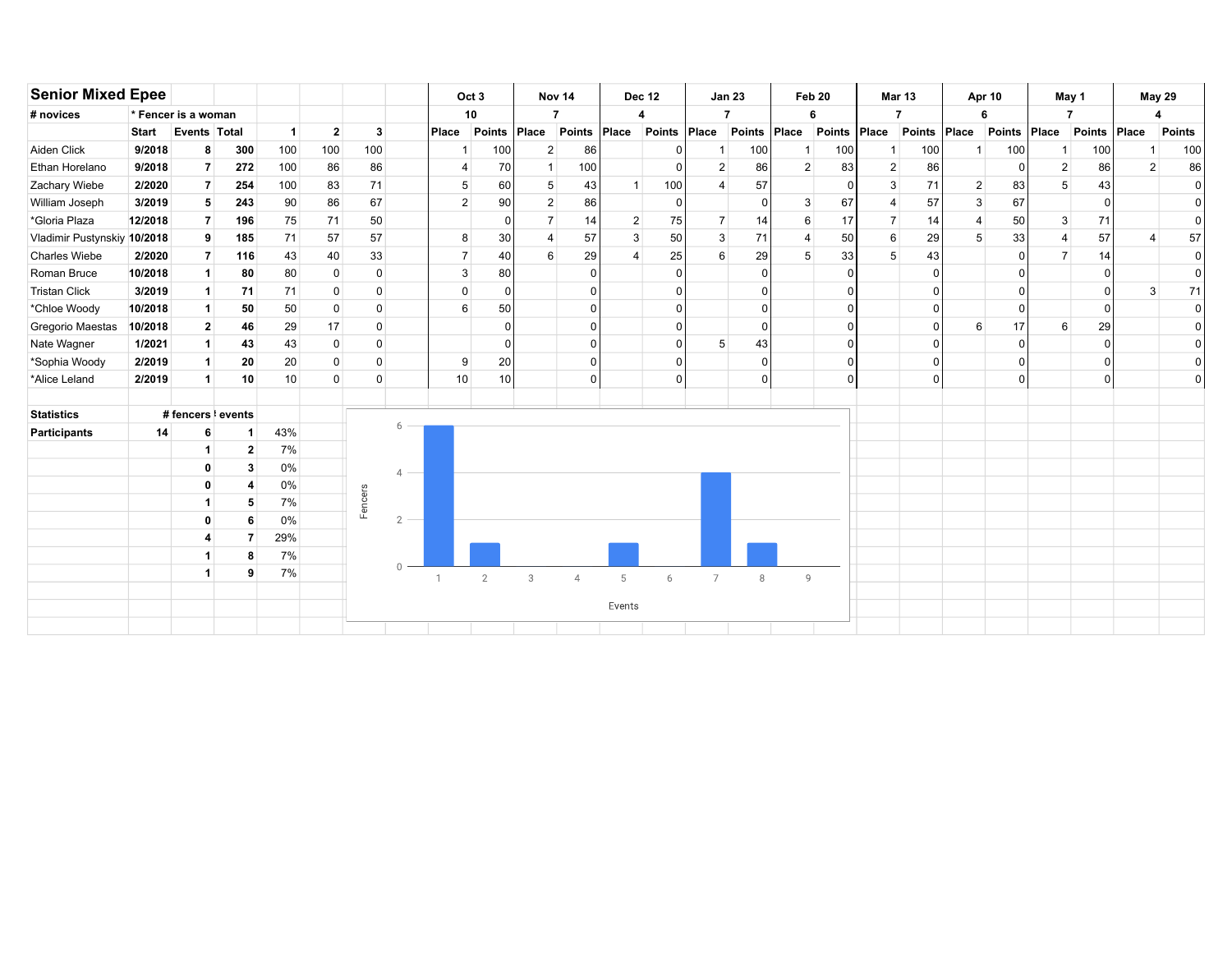| <b>Y14 Mixed Epee</b>   |              |                     |              |                |                |             |                |                | Oct 3          |       | Nov <sub>14</sub> |        | <b>Dec 12</b> |                | <b>Jan 23</b> |   | Feb 20         |                | <b>Mar 13</b>  |                | Apr 10        |                | May 1        | <b>May 29</b> |
|-------------------------|--------------|---------------------|--------------|----------------|----------------|-------------|----------------|----------------|----------------|-------|-------------------|--------|---------------|----------------|---------------|---|----------------|----------------|----------------|----------------|---------------|----------------|--------------|---------------|
| # novices               |              | * Fencer is a woman |              |                |                |             |                |                | $\mathbf{2}$   |       | $\mathbf{2}$      |        |               |                |               |   | $\mathbf{2}$   |                | $\mathbf{2}$   |                | 2             |                |              |               |
|                         | <b>Start</b> | Events Total        |              | 1 <sup>1</sup> | $\overline{2}$ | 3           |                | Place          | Points         | Place | Points Place      |        | Points        | Place          | Points Place  |   | Points Place   |                | Points Place   |                | <b>Points</b> | Place          | Points Place | <b>Points</b> |
| <b>Tristan Click</b>    | 3/2019       | 6                   | 300          | 100            | 100            | 100         |                |                | 100            |       | 100               |        |               |                |               |   | 100            |                | 100            |                | 100           |                | 100          | 01            |
| Gregorio Maesta 10/2018 |              | 5 <sup>1</sup>      | 175          | 75             | 50             | 50          |                |                |                | 2     | 50                |        |               |                | <sup>n</sup>  | 2 | 50             | $\overline{2}$ | 50             | $\overline{2}$ | 50            | $\overline{2}$ | 75           | 0             |
| Andrew Morrisse 10/2020 |              | 1                   | 50           | 50             | 0              | 0           |                | $\overline{2}$ | 50             |       |                   |        |               |                | <sup>n</sup>  |   | 0              |                |                |                | ŋ             |                |              | 0             |
| Zachary Panzare10/2020  |              | 1                   | 50           | 50             | 0              | $\mathbf 0$ |                | $\overline{2}$ | 50             |       |                   |        |               |                | $\Omega$      |   | $\overline{0}$ |                |                |                |               |                | 0            | 0             |
| lan Pal                 | 5/2021       | 1                   | 50           | 50             | $\mathbf 0$    | $\mathbf 0$ |                |                |                |       |                   |        |               |                | $\Omega$      |   | $\overline{0}$ |                | 0              |                | $\Omega$      | $\mathbf{3}$   | 50           | $\circ$       |
| Joshua Lopez            | 5/2021       | 1 <sup>1</sup>      | 25           | 25             | $\mathbf 0$    | $\mathbf 0$ |                |                |                |       |                   |        |               |                | $\Omega$      |   | 0              |                | $\overline{0}$ |                | 0             |                | 25           | $\circ$       |
|                         |              |                     |              |                |                |             |                |                |                |       |                   |        |               |                |               |   |                |                |                |                |               |                |              |               |
| <b>Statistics</b>       |              | #fencers   events   |              |                |                |             |                |                |                |       |                   |        |               |                |               |   |                |                |                |                |               |                |              |               |
| Participants            |              | 4                   | 1            | 67%            |                |             |                |                |                |       |                   |        |               |                |               |   |                |                |                |                |               |                |              |               |
|                         |              | 0                   | $\mathbf{2}$ | 0%             |                |             |                |                |                |       |                   |        |               |                |               |   |                |                |                |                |               |                |              |               |
|                         |              | 0                   | 3            | $0\%$          |                |             | $3 -$          |                |                |       |                   |        |               |                |               |   |                |                |                |                |               |                |              |               |
|                         |              | 0                   |              | $0\%$          |                |             |                |                |                |       |                   |        |               |                |               |   |                |                |                |                |               |                |              |               |
|                         |              | $\mathbf{1}$        | 5            | 17%            |                |             |                |                |                |       |                   |        |               |                |               |   |                |                |                |                |               |                |              |               |
|                         |              | $\mathbf{1}$        | 6            | 17%            |                | Fencers     | $\overline{2}$ |                |                |       |                   |        |               |                |               |   |                |                |                |                |               |                |              |               |
|                         |              | 0                   |              | $0\%$          |                |             |                |                |                |       |                   |        |               |                |               |   |                |                |                |                |               |                |              |               |
|                         |              | 0                   |              | $0\%$          |                |             |                |                |                |       |                   |        |               |                |               |   |                |                |                |                |               |                |              |               |
|                         |              | $\mathbf 0$         | 9            | $0\%$          |                |             |                |                |                |       |                   |        |               |                |               |   |                |                |                |                |               |                |              |               |
|                         |              |                     |              |                |                |             |                |                |                |       |                   |        |               |                |               |   |                |                |                |                |               |                |              |               |
|                         |              |                     |              |                |                |             |                |                | $\overline{2}$ | 3     | $\overline{4}$    | 5      | 6             | $\overline{7}$ | 8             | 9 |                |                |                |                |               |                |              |               |
|                         |              |                     |              |                |                |             |                |                |                |       |                   |        |               |                |               |   |                |                |                |                |               |                |              |               |
|                         |              |                     |              |                |                |             |                |                |                |       |                   | Events |               |                |               |   |                |                |                |                |               |                |              |               |
|                         |              |                     |              |                |                |             |                |                |                |       |                   |        |               |                |               |   |                |                |                |                |               |                |              |               |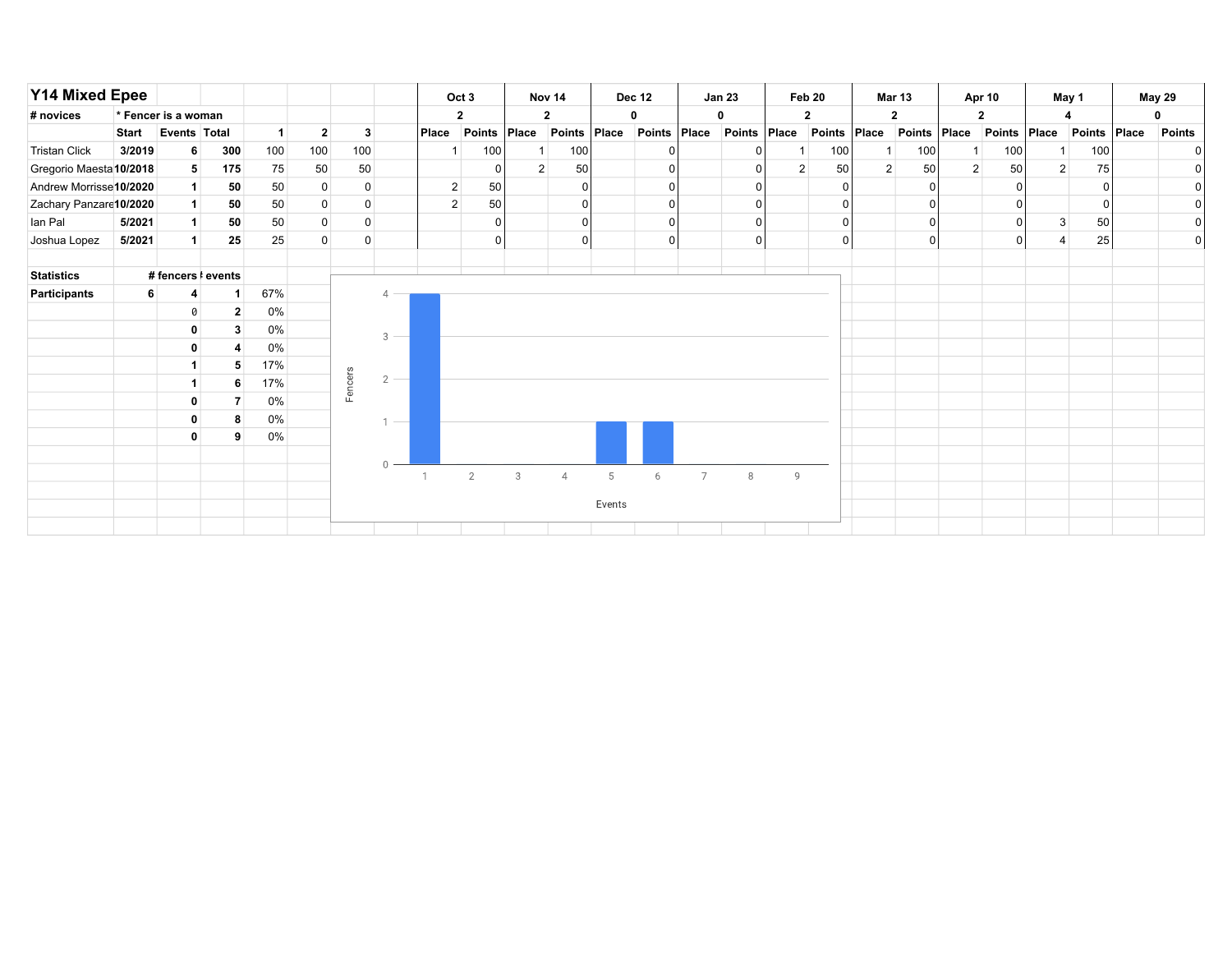| <b>Senior Men's Foil</b> |              |                |                    |                |                |                |              |                | Oct <sub>3</sub> |                | Nov 14        | <b>Dec 12</b>  |                |                | <b>Jan 23</b> |                | Feb 20         | <b>Mar 13</b>  |              |                | <b>Apr 10</b> |              | May 1         |                | <b>May 29</b>  |
|--------------------------|--------------|----------------|--------------------|----------------|----------------|----------------|--------------|----------------|------------------|----------------|---------------|----------------|----------------|----------------|---------------|----------------|----------------|----------------|--------------|----------------|---------------|--------------|---------------|----------------|----------------|
| # novices                |              |                |                    |                |                |                |              | 8              |                  |                | 6             | 8              |                |                | 6             |                | 5              | 6              |              |                | 6             |              | $\mathbf{2}$  |                | 2              |
|                          | <b>Start</b> | Events Total   |                    | $\overline{1}$ | $\overline{2}$ | $\mathbf{3}$   |              | Place          | <b>Points</b>    | Place          | <b>Points</b> | Place          | Points         | Place          | Points        | Place          | Points Place   |                | Points       | Place          | <b>Points</b> | Place        | <b>Points</b> | Place          | <b>Points</b>  |
| <b>Ben Rose</b>          | 9/2018       | 9              | 300                | 100            | 100            | 100            |              | $\overline{2}$ | 88               |                | 100           | $\overline{2}$ | 88             | $\mathbf{2}$   | 83            |                | 100            | 1              | 100          | $\overline{2}$ | 83            | 1            | 100           |                | 100            |
| Rafael Bernabe           | 9/2018       | 4              | 258                | 100            | 83             | 75             |              |                | $\Omega$         |                | 0             | 3              | 75             | 3              | 67            |                | $\overline{0}$ | 2              | 83           | $\mathbf{1}$   | 100           |              |               |                | n              |
| Logan Perez              | 10/2019      | $\overline{7}$ | 247                | 100            | 80             | 67             |              | 8              | 13               | 5              | 33            | 8              | 13             | $\mathbf{1}$   | 100           | 2 <sup>1</sup> | 80             | 3              | 67           | 6              | 17            |              |               |                | <sup>n</sup>   |
| <b>Bruce Roman</b>       | 10/2018      | $\mathbf{2}$   | 200                | 100            | 100            | $\mathbf 0$    |              | $\overline{1}$ | 100              |                | $\Omega$      |                | 100            |                | $\Omega$      |                | 0              |                | <sup>0</sup> |                |               |              |               |                | $\Omega$       |
| Samir Kuntamukkala       | 11/2018      | 5              | 193                | 67             | 63             | 63             |              | $\overline{4}$ | 63               | 3              | 67            | 4              | 63             | $\overline{4}$ | 50            | 3              | 60             |                |              |                |               |              |               |                | $\mathbf{0}$   |
| Will Witte               | 12/2018      | 3              | 146                | 83             | 38             | 25             |              | $\overline{7}$ | 25               | $\overline{2}$ | 83            | 6              | 38             |                | $\Omega$      |                | 0              |                |              |                |               |              |               |                | $\overline{0}$ |
| Roshan Kuntamukkala      | 11/2018      | 6              | 140                | 50             | 50             | 40             |              | 6              | 38               |                | 50            | 5              | 50             | 5              | 33            |                | 40             |                | ∩            | 5              | 33            |              |               |                | $\overline{0}$ |
| Jacob Paszkowiak         | 2/2019       | $\overline{7}$ | 133                | 50             | 50             | 33             |              |                | $\Omega$         | 6              | 17            | $\overline{7}$ | 25             | 6              | 17            | 5              | 20             | 5              | 33           | 4              | 50            | $2 \mid$     | 50            |                | $\mathbf{0}$   |
| Owen Price               | 10/2021      | $\overline{2}$ | 117                | 67             | 50             | $\mathbf 0$    |              |                | $\Omega$         |                | $\Omega$      |                |                |                | $\Omega$      |                | 0              | $\overline{A}$ | 50           | 3              | 67            |              |               |                | $\Omega$       |
| Antonio Viveros          | 2/2019       | $\mathbf{1}$   | 75                 | 75             | $\overline{0}$ | 0              |              | 3              | 75               |                | C             |                |                |                | ŋ             |                | 0              |                | <sup>0</sup> |                | U             |              |               |                | $\Omega$       |
| Leo Hinds                | 5/2020       | -1             | 50                 | 50             | $\overline{0}$ | $\mathbf 0$    |              | 5              | 50               |                | O             |                |                |                | $\Omega$      |                | 0              |                | ∩            |                | O             |              |               |                | $\Omega$       |
| Andres Berrios           | 5/2021       | $\mathbf{1}$   | 50                 | 50             | $\overline{0}$ | $\mathbf 0$    |              |                | $\Omega$         |                | $\Omega$      |                |                |                | $\Omega$      |                | 0              |                | $\Omega$     | $\mathbf 0$    | $\Omega$      | $\mathbf{0}$ | $\Omega$      | $\overline{2}$ | 50             |
| Marcus Bhan              | 3/2020       | $\mathbf{1}$   | 17                 | 17             | $\overline{0}$ | $\mathbf 0$    |              |                | $\Omega$         |                | 0             |                |                |                | O             |                | 0              | 6              | 17           |                | n             |              |               |                | $\overline{0}$ |
| Steven Tsai              | 4/2020       | -1             | 17                 | 17             | $\overline{0}$ | $\Omega$       |              |                | $\Omega$         |                | 0             |                |                |                | $\Omega$      |                | 0              |                | $\Omega$     | 6              | 17            |              | $\Omega$      |                | $\overline{0}$ |
|                          |              |                |                    |                |                |                |              |                |                  |                |               |                |                |                |               |                |                |                |              |                |               |              |               |                |                |
| <b>Statisctics</b>       |              |                | # fencers   events |                |                | 5              |              |                |                  |                |               |                |                |                |               |                |                |                |              |                |               |              |               |                |                |
| <b>Participants</b>      | 13           | 5              | 1                  | 38%            |                |                |              |                |                  |                |               |                |                |                |               |                |                |                |              |                |               |              |               |                |                |
|                          |              | $\mathbf{2}$   | $\mathbf{2}$       | 15%            |                | 4              |              |                |                  |                |               |                |                |                |               |                |                |                |              |                |               |              |               |                |                |
|                          |              |                | 3                  | 8%             |                |                |              |                |                  |                |               |                |                |                |               |                |                |                |              |                |               |              |               |                |                |
|                          |              |                | 4                  | 8%             |                | 3              |              |                |                  |                |               |                |                |                |               |                |                |                |              |                |               |              |               |                |                |
|                          |              |                | 5                  | 8%             | Fencers        |                |              |                |                  |                |               |                |                |                |               |                |                |                |              |                |               |              |               |                |                |
|                          |              |                | 6                  | 8%             |                | $\overline{2}$ |              |                |                  |                |               |                |                |                |               |                |                |                |              |                |               |              |               |                |                |
|                          |              | $\mathbf{2}$   | $\overline{7}$     | 15%            |                |                |              |                |                  |                |               |                |                |                |               |                |                |                |              |                |               |              |               |                |                |
|                          |              | 0              | 8                  | $0\%$          |                |                |              |                |                  |                |               |                |                |                |               |                |                |                |              |                |               |              |               |                |                |
|                          |              | -1             | 9                  | 8%             |                |                |              |                |                  |                |               |                |                |                |               |                |                |                |              |                |               |              |               |                |                |
|                          |              |                |                    |                |                | $\Omega$       |              |                |                  |                |               |                |                |                |               |                |                |                |              |                |               |              |               |                |                |
|                          |              |                |                    |                |                |                | $\mathbf{1}$ | $\overline{2}$ | 3                | $\overline{4}$ | 5             | 6              | $\overline{7}$ | 8              | 9             |                |                |                |              |                |               |              |               |                |                |
|                          |              |                |                    |                |                |                |              |                |                  |                | Events        |                |                |                |               |                |                |                |              |                |               |              |               |                |                |
|                          |              |                |                    |                |                |                |              |                |                  |                |               |                |                |                |               |                |                |                |              |                |               |              |               |                |                |